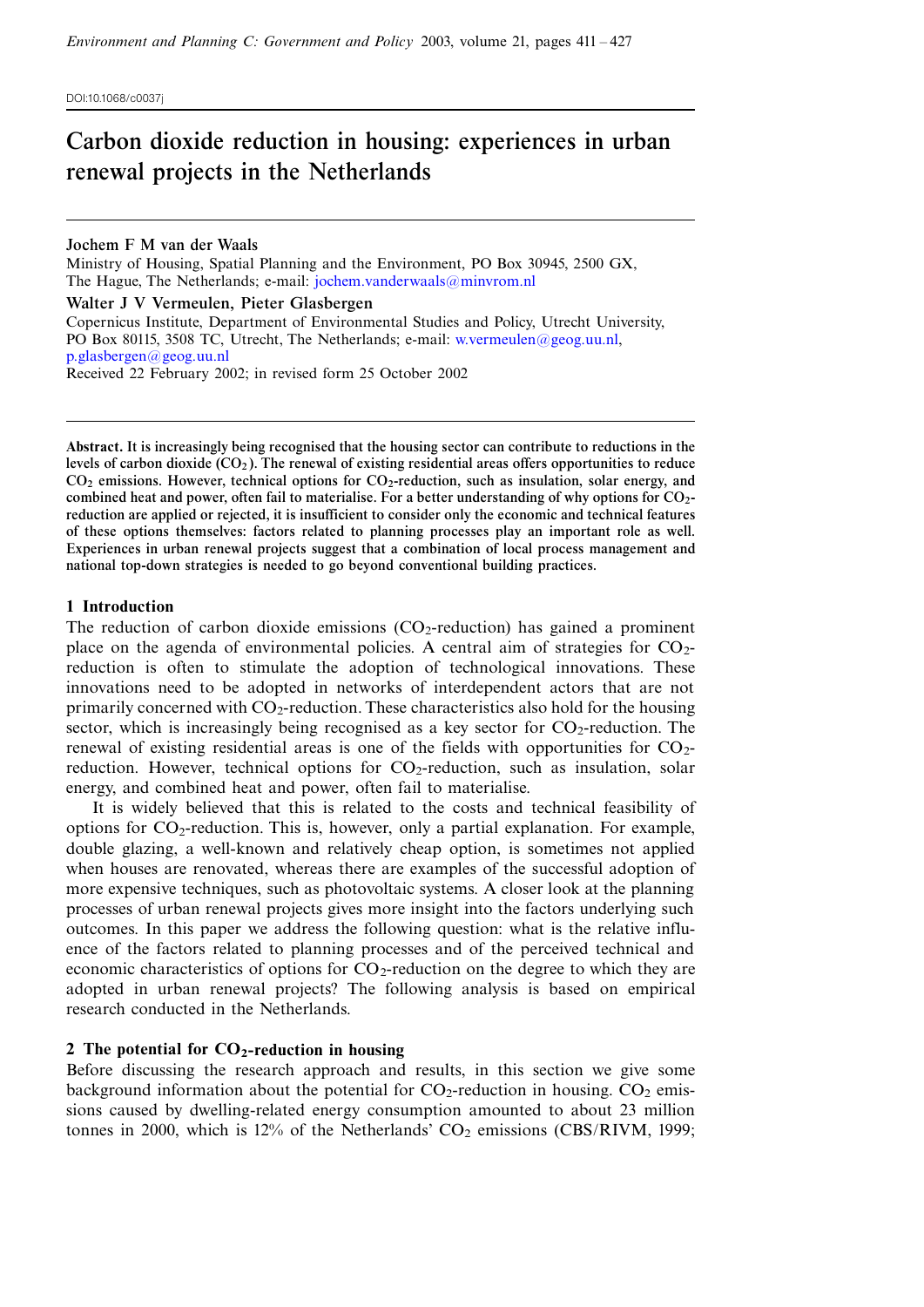Crommentuijn and Verbeek, 1999). By `dwelling-related energy consumption' we mean that part of energy consumption that is influenced by the technical condition of houses. This involves natural-gas consumption and a small part of electricity consumption, but excludes the energy used for domestic electrical appliances. The bulk of gas consumption (about 75%) is used for heating, the remainder being related to the provision of hot water  $(20\%)$  and cooking  $(5\%)$ .

Many technical measures are available to reduce  $CO<sub>2</sub>$  emissions. These can be divided into construction measures, measures regarding the installations, and, for new housing, options for the energy infrastructure (see table 1). Because of this diversity of options, a comprehensive approach is necessary, taking into account the interconnections between choices at different spatial levels. Some options are relatively cheap (for example, high-efficiency condensing boilers, double glazing), whereas others are just emerging from the experimentation stage and are still relatively expensive (photovoltaic systems, heat pumps).

**Table 1.** Options for  $CO_2$ -reduction in housing (source: Boonekamp et al, 2000; Slot et al, 1998; van der Waals, 2001).

| Type of measure       | Option                                                                                                                                                                                                                                      |
|-----------------------|---------------------------------------------------------------------------------------------------------------------------------------------------------------------------------------------------------------------------------------------|
| Construction measures | cavity-wall insulation<br>floor insulation<br>roof insulation<br>exterior-wall insulation<br>double glazing<br>high-performance glass                                                                                                       |
| Installations         | high-efficiency condensing boiler<br>water-saving measures<br>metering of energy use of separate houses<br>solar domestic hot water systems<br>balanced ventilation with heat recovery<br>individual heat pump<br>energy-efficient lighting |
| Energy infrastructure | small-scale combined heat and power<br>district heating<br>collective heat pumps                                                                                                                                                            |

At the construction level, insulation and glazing are important. High-performance glass has a transparent metal costing that reflects warmth, and is more effective than double glazing in diminishing heat loss. At the installation level, installation of highefficiency condensing boilers is a common measure. More advanced options include solar domestic hot water systems and heat pumps.

At the energy infrastructure level, district heating is a technique that uses the surplus heat from electricity plants or other sources for space heating and for hot water. A small-scale combined heat and power (CHP) system is used for blocks of houses ranging from 40 to 300 dwellings, and uses the heat produced by smaller gas engines that are installed in the urban area. Application of CHP usually leads to lower  $CO<sub>2</sub>$  emissions than those from a conventional gas system. Metering the energy use of separate houses is a precondition for this.

Several studies show that in the existing housing stock, a considerable  $CO_2$ -reduction is technically feasible. A study by Slot et al (1998) estimated potential reductions of between 13% and 44%, depending on the extensiveness of measures. This would imply a reduction of 3.1 to 10.6 million tonnes of  $CO<sub>2</sub>$  for the 6.2 million Dutch houses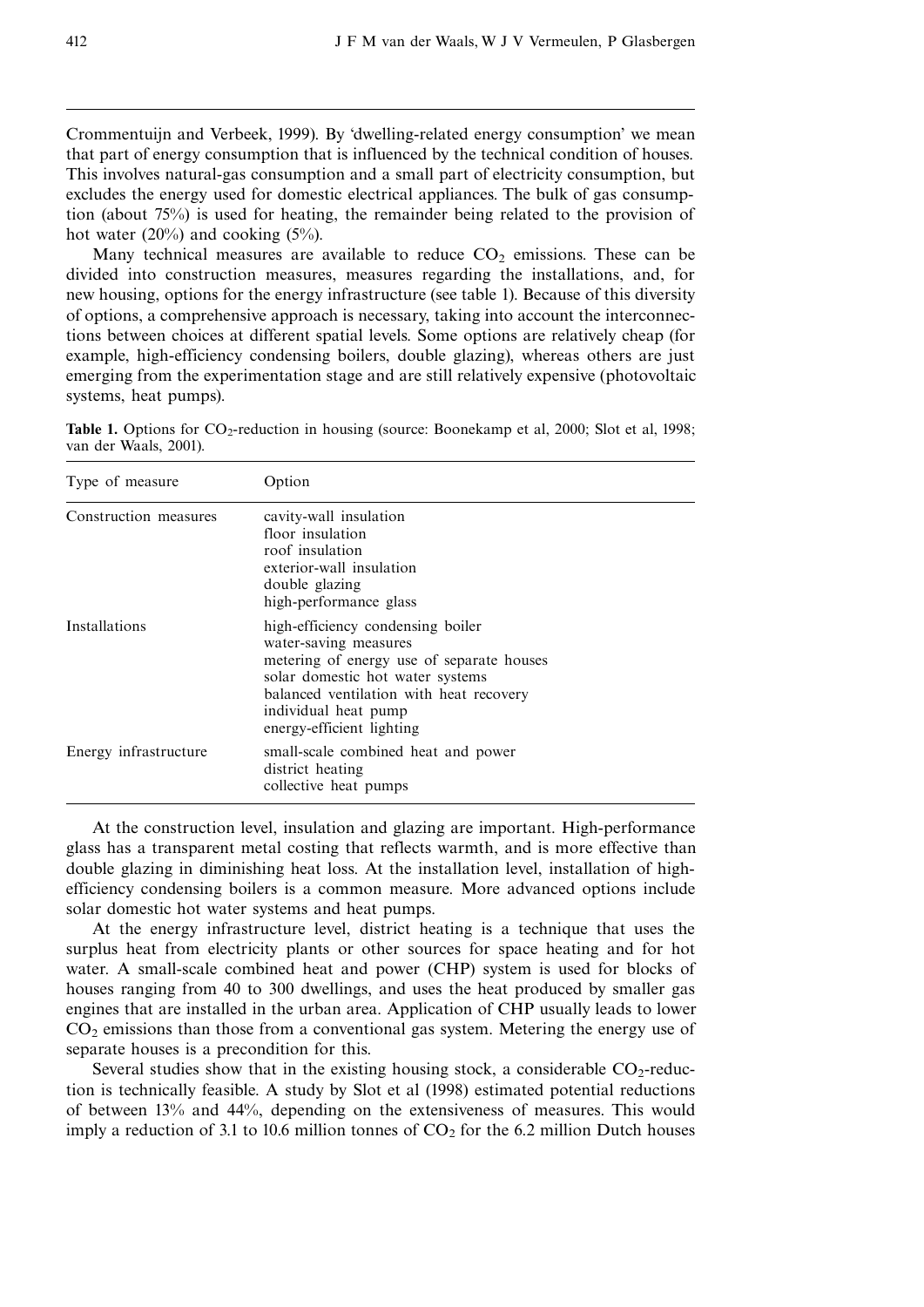existing in 1995. However, the investment costs for ambitious packages of options are high and average pay-back periods are long, at least in a situation where energy prices are—even with energy taxes—relatively low.

This suggests that a drastic improvement involving large-scale application of innovative techniques is not realistic. However, an investment averaging just  $\epsilon$ 954 per house could secure a  $CO_2$ -reduction of 13% (3.1 million tonnes). It must be stressed that this is an average figure, and that the investments needed differ from house to house (Slot et al, 1998).

Another study by ECN/RIVM (1998, pages  $56 - 59$ ) estimates that a potential CO<sub>2</sub>reduction of 15% (3.6 million tonnes) could be achieved with a legal requirement for energy efficiency introduced in existing houses, and that an average of  $\epsilon$ 2300 per dwelling would need to be spent to achieve this standard.

## 3 Conceptual model

A conceptual model was developed which combined two theoretical bodies of knowledge: the literature about policy networks; and the literature about diffusion of innovations. This combination was chosen because options for  $CO<sub>2</sub>$ -reduction can be seen as innovations that need to be adopted in a planning process that evolves in the context of a policy network.

The policy network is a central concept in policy studies (see Kickert et al, 1997; Marin and Mayntz, 1991). Scharpf (1978, page 347) uses the concept to interpret the limitations to central governance in a context of growing societal integration and organisational fragmentation. The essence of the concept is the recognition that different actors with diverse motives and interests depend on each other to achieve their goals. Kickert et al (1997, page 6) define policy networks as ``more or less stable patterns of social relations between interdependent actors, which take shape around policy problems and/or policy programmes''. The mutual dependencies arise from the fact that to realise their ambitions actors need the resources of others, such as authority, financial means, information, land, support, and legitimacy (Teisman, 1998, pages  $43 - 65$ ).

In the literature about the diffusion (dissemination and application) of innovations, several definitions of innovation can be found. Rogers (1995, page 11) defines an innovation as an idea, practice, or object that is perceived as new by an individual or other unit of adoption. (Adoption is the decision by an individual actor to apply an innovation.) Rogers claims that a technological innovation usually has two components: a hardware aspect, consisting of the tool that embodies the technology as a material or physical object; and a software aspect, consisting of the information base for the tool (Rogers, 1995, page 12). Smits (2000, page 10) defines an innovation in broader terms, as a socially and/or economically successful combination of hardware (the device), software (the idea), and orgware (the organisational and institutional conditions). Policy networks can be seen as part of the `orgware' component of innovations.

In our conceptual model the adoption or nonadoption of options for  $CO_2$ -reduction is deemed to be the explained variable (figure 1, see over). It is assumed that it is influenced by three sets of explanatory variables: characteristics of options for  $CO<sub>2</sub>$ reduction; factors related to planning processes; and external factors. Our research aimed to establish the relative influence of each of these factors, particularly of the perceived technical and economic characteristics of options for CO<sub>2</sub>-reduction and of the factors related to planning processes.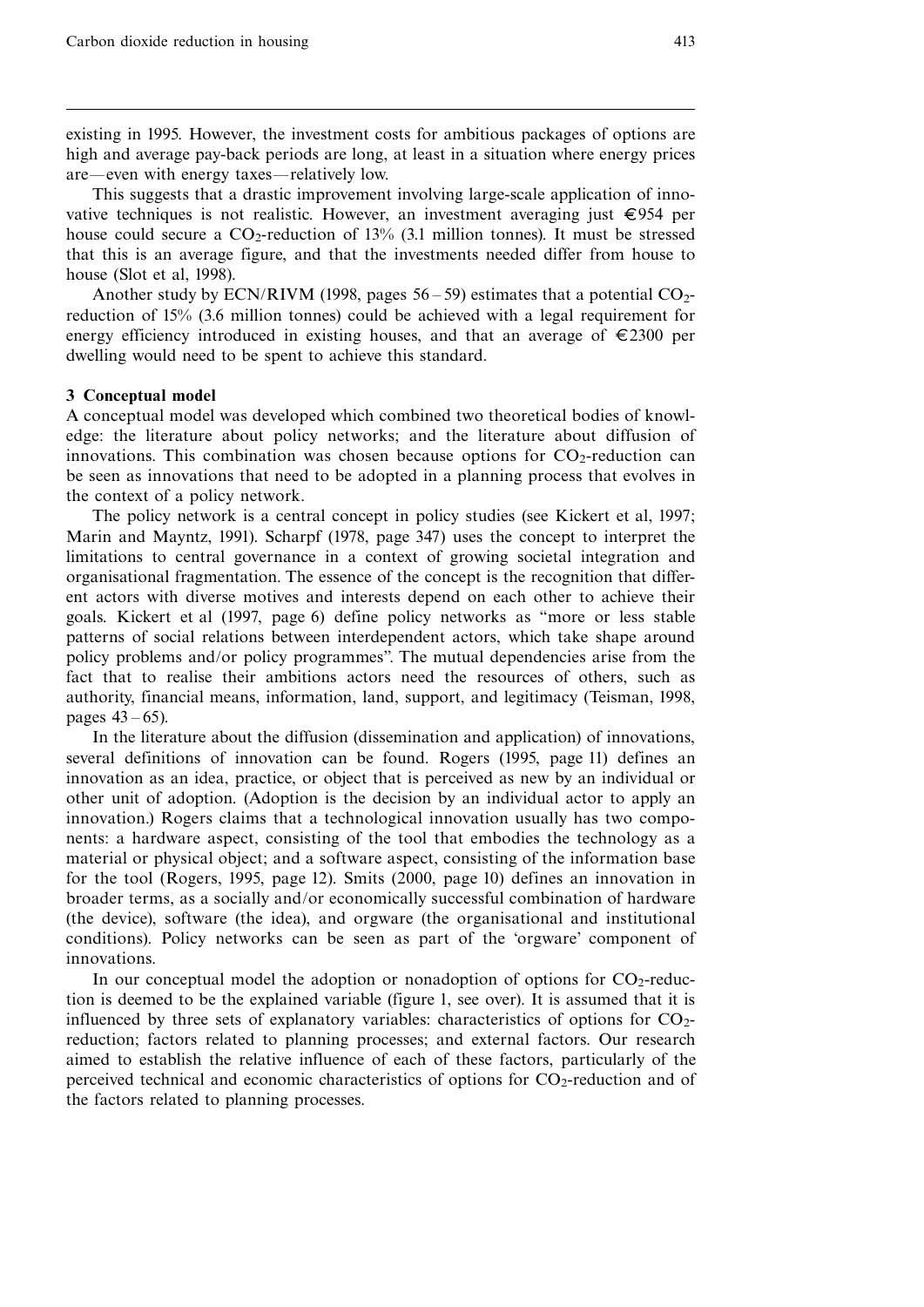

Figure 1. Conceptual model.

## 3.1 Characteristics of options for  $CO<sub>2</sub>$ -reduction

Options for CO2-reduction differ widely according to their economic characteristics. The investment costs of these options are related to the technical characteristics of the options and of the houses and energy systems that are already in use. Characteristics may also be described in other than economic and technical terms, such as relative advantage, compatibility, complexity, trialibility, and observability (Rogers, 1995, pages  $15 - 16$ ).

## 3.2 Factors related to planning processes

These can be divided into the following explanatory variables:

(1) Process management by 'change agents'. According to Rogers (1995, pages  $335 - 370$ ), a `change agent' is an individual who stimulates the adoption of innovations. In our study, a change agent was defined as an organisation or individual that tries to induce potential adopters to play their part in the adoption of options for  $CO<sub>2</sub>$ -reduction. Process management can be defined as a management strategy that involves communication and cooperation between actors who are invited to provide input in the decisionmaking process.

(2) The composition of the policy arena, that is, the actors that are involved in the planning process (see Teisman, 1998, page 52).

(3) The utilisation of knowledge in the planning process. This was mainly interpreted as the existence of scientific studies that involve a systematic comparison of applicable options for CO2-reduction in the project concerned, and the way such studies were dealt with in the planning process.

(4) The *policy instruments* that are applicable—such as regulations, subsidies, and covenants.

## 3.3 External factors

External factors are factors that influence the chances of the options being adopted, but are difficult for actors in local planning processes to influence. These may include liberalisation of the energy market, growing environmental awareness in the building sector, and developments in the housing market.

The three sets of variables influence adoption or nonadoption indirectly through an intermediary variable, namely the motives and perceptions of potential adopters. The motives of potential adopters are the objectives they seek to achieve, such as making financial profits, realising aesthetic quality, protecting the environment, or solving social problems. Two kinds of perception are important: the perceptions of options for  $CO_2$ -reduction, and the susceptibility of potential adopters to incentives from other actors aimed at ensuring adoption of options for  $CO<sub>2</sub>$ -reduction.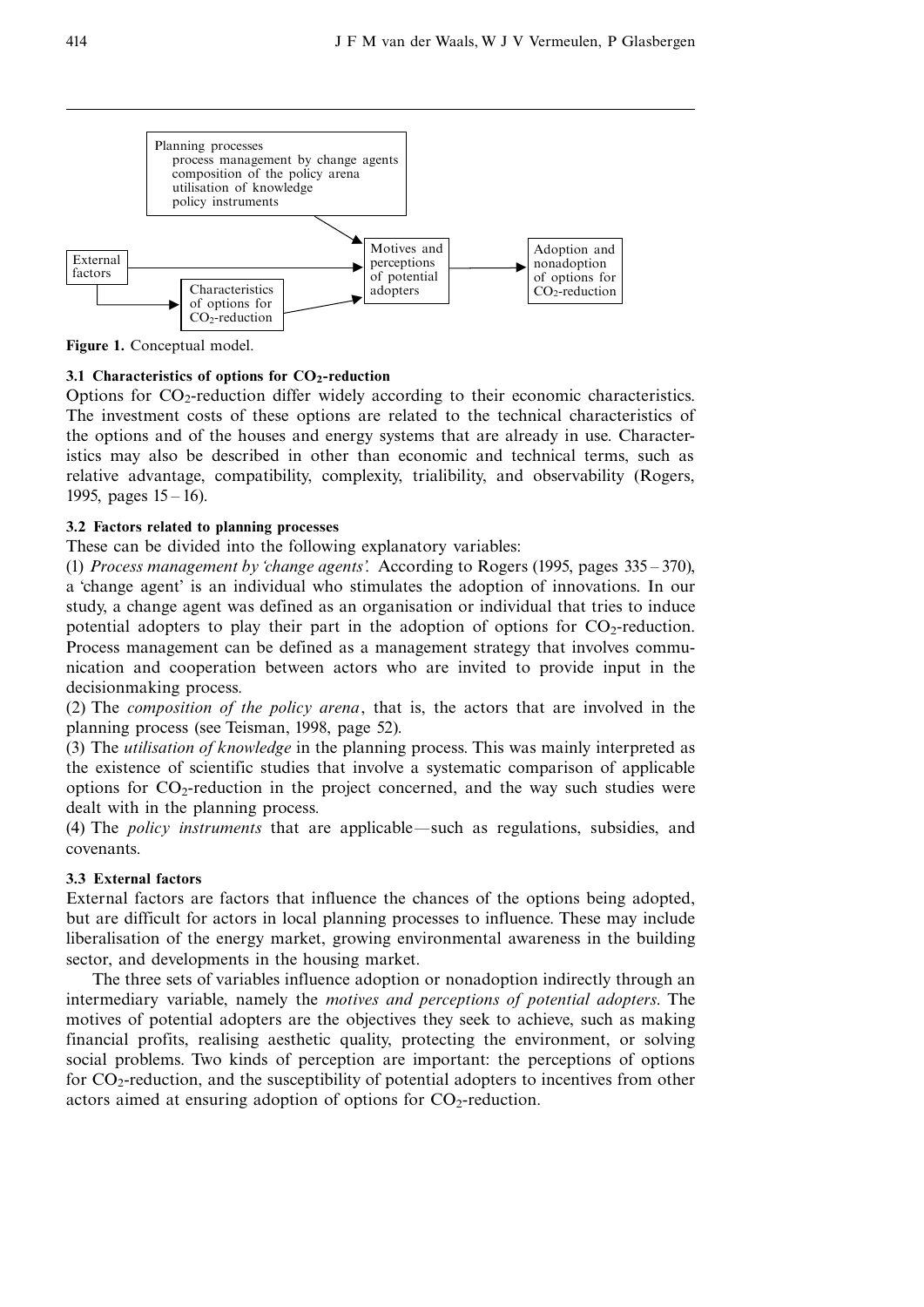#### 4 Research methods and selection of case studies

To investigate the influence of the explanatory variables on the adoption or nonadoption of options for CO2-reduction, four case studies of urban renewal projects were conducted. The study was financed by the Dutch Ministry of Housing, Spatial Planning and the Environment. For a more extensive analysis, see van der Waals et al (2000) and van der Waals (2001).

In the selection, `urban renewal' was defined as a combination of measures at the level of an existing urban neighbourhood or district aimed to improve the housing stock and the living environment (infrastructure, facilities, social projects). Urban renewal may include improvement of existing dwellings as well as building of new dwellings. The emphasis in our research was on renovation, but attention was also given to the building of new houses.

Thirty-eight face-to-face interviews were conducted with municipal project managers, aldermen in the housing field, local civil servants, project managers of housing corporations, a housing developer, architects, and representatives of energy-distribution companies. The individuals selected were those who played a role in decisionmaking according to the information given by actors themselves. The interviews were based on a semistructured questionnaire. In addition to the interviews, a number of documents were analysed, such as master plans, policy documents, evaluations, research reports, programmes of requirements, etc.

A preexisting survey was used to obtain information about the large number of urban renewal projects in the Netherlands (Moorman, 1999). This survey included 83 urban renewal projects that were being prepared or realised in 1999 and involved at least 100 dwellings. The case studies [see table 2 and figure 2 (over)] were selected from this group of projects.

|                            | Flatstrook<br>Groenewoud | Millinxbuurt | $U$ trecht $-$<br>Noordwest | Malburgen   |
|----------------------------|--------------------------|--------------|-----------------------------|-------------|
| City                       | Spijkenisse              | Rotterdam    | Utrecht                     | Arnhem      |
| Researched period          | $1990 - 99$              | $1996 - 99$  | $1990 - 99$                 | $1995 - 99$ |
| Number of houses built     | 403                      | 50           | 1 900                       | 2800        |
| Number of renovated houses | 423                      | 600          | 600                         | 200         |
| Social rented housing      | yes                      | yes          | yes                         | yes         |
| Owner-occupied housing     | no                       | yes          | yes                         | yes         |
| Private rented housing     | no                       | yes          | no                          | yes         |

Table 2. The four case-study areas.

One of the selection criteria was that `successful' as well as `unsuccessful', from a  $CO<sub>2</sub>$ -reduction perspective, projects needed to be included. The definition of success depended on the degree to which options were systematically applied (see section 5). Another criterion concerned the representation of different segments of the housing market (social rented, private rented, and owner-occupied housing). The final criterion was that the projects needed to be finished or being implemented.

The urban renewal projects addressed similar problems, relating to the quality of the housing stock, the social situation, and the spatial structure of the area. A central goal was to create a more varied housing stock and a population that also included people with higher incomes. For this purpose, some houses were improved, and others were demolished and replaced with new houses. All the urban areas faced social problems such as crime, unemployment, and drug abuse. In Flatstrook Groenewoud and Millinxbuurt in particular, these problems were severe. Therefore, the projects also aimed to improve social safety. The projects were coordinated by the municipality and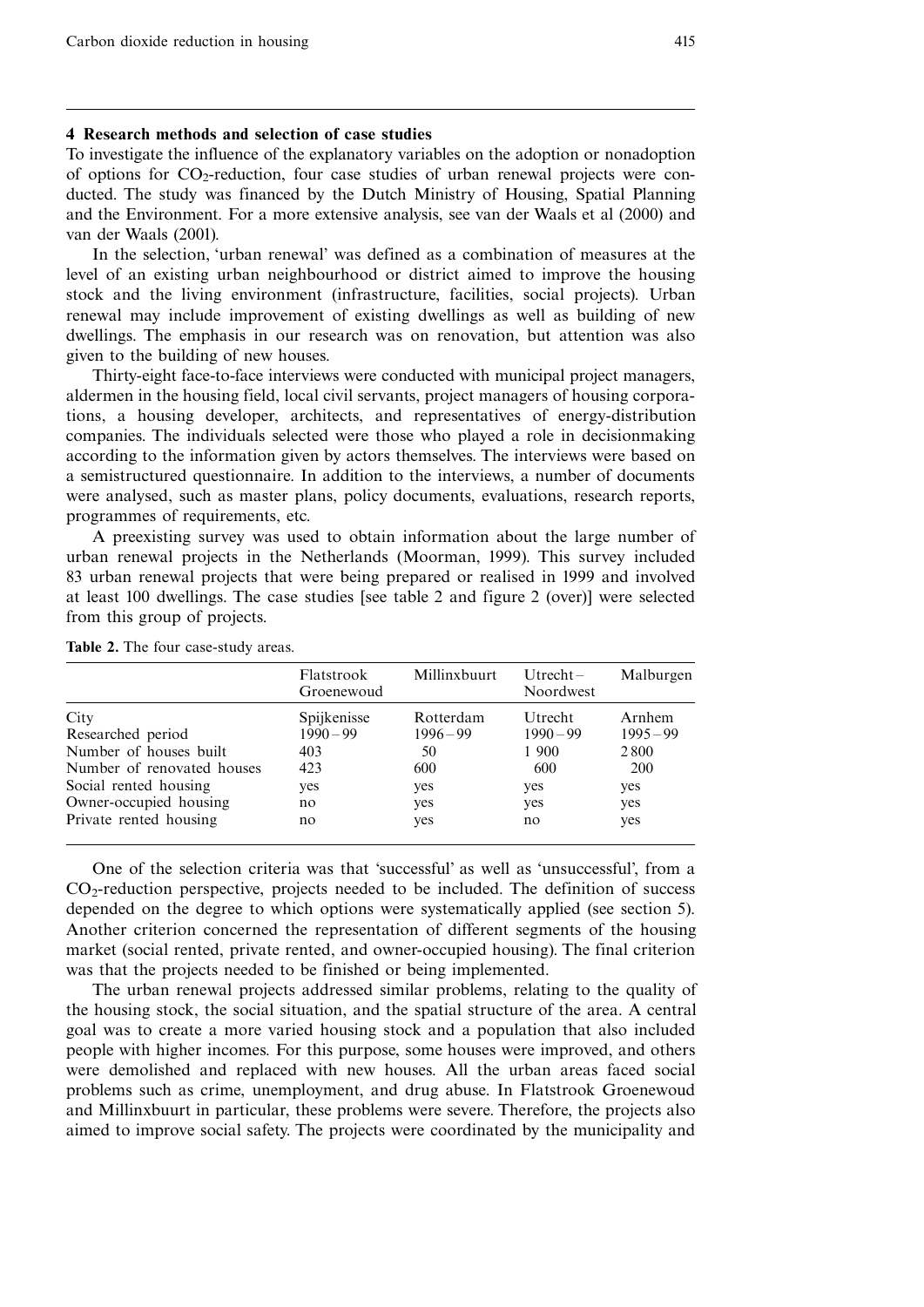

Figure 2. Locations of the case-study areas.

carried out in public-private partnerships with housing corporations or housing developers.

## 5 Adoption of options for  $CO<sub>2</sub>$ -reduction

Urban renewal projects consist of several subprocesses related to specific activities, such as preparation of a masterplan, making plans for public space, preparing a renovation project, etc. The four cases were subdivided into twelve subprocesses. A distinction was made between `successful' and `unsuccessful' subprocesses, based on the following criteria:

(a) Those renovation projects in which in all houses at least two parts of the house shell were insulated, and energy-efficient heating installations were installed, and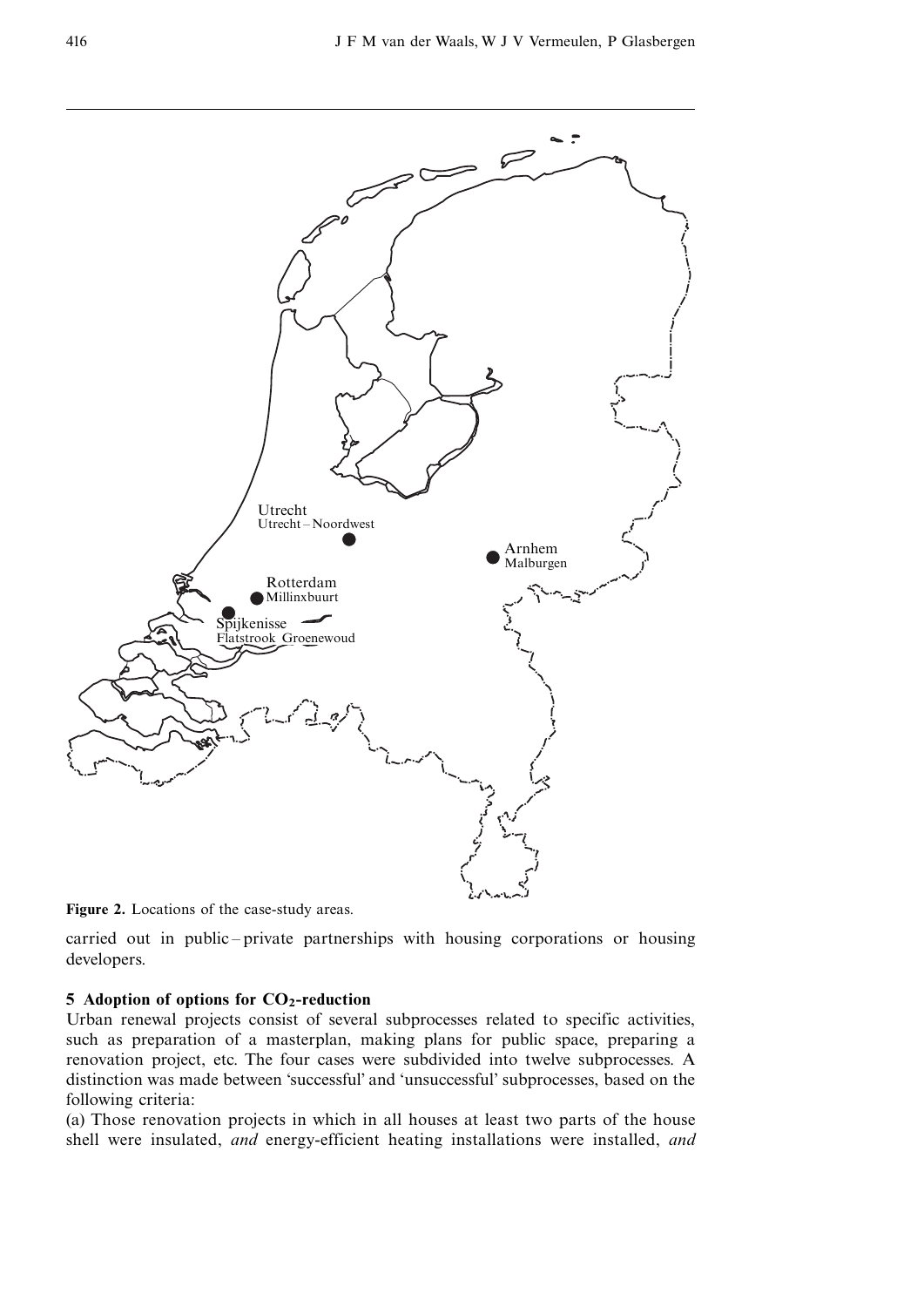high-performance glazing was applied were defined as successful. The projects in which only one of the three elements (construction, glazing, installations) was improved, or in which two of these elements were improved but only in a limited number of houses, were regarded as unsuccessful.

(b) The planning processes for new housing blocks in which options were applied that went further than the Energy Performance Standard (EPN) required at the time were regarded as successful examples. The EPN is a legal requirement that prescribes a minimum level of energy efficiency of new dwellings. It is a calculated measure that weighs energy-saving measures in a dwelling or building.

(c) There were two planning processes regarding the energy infrastructure in projects where a large number of new houses were built (Malburgen and Utrecht – Noordwest). The processes in which a gas grid was chosen were seen as unsuccessful examples (Malburgen). Likewise, the processes in which district heating or small-scale CHP was supplied to least 50% of the planned houses were defined as successful (Utrecht – Noordwest).

As regards the adoption of options for  $CO<sub>2</sub>$ -reduction, there appeared to be some variation between, as well as within, the urban renewal projects. However, in general, many opportunities for  $CO<sub>2</sub>$ -reduction were being missed. A number of options for CO2-reduction were being applied, particularly insulation, condensing boilers, and high-performance glass, but the options were often applied to only some of the houses or to part of the house shell. The survey mentioned in the previous section was used to check whether these findings also hold for urban renewal practice in the Netherlands in general. This appeared to be the case.

In the following section we discuss the explanations for the pattern of adoption and nonadoption, as revealed in the case studies. We then discuss the influence of the three factors described in our conceptual model: characteristics of options for CO2-reduction, factors related to planning processes, and external factors (see figure 1).

#### 6 Characteristics of options for  $CO<sub>2</sub>$ -reduction

Some authors state that economic and technical factors explain whether options for  $CO<sub>2</sub>$ -reduction are adopted or not. From an economic point of view, a firm or a household will invest in energy conservation up to the point where the financial benefits no longer outweigh the costs (Velthuijsen, 1997, page 15). Because the investment costs of options for  $CO_2$ -reduction are to some degree related to the technical options, Capello et al (1999, pages  $75 - 85$ ) speak of techno-economic features. They claim that the main obstacles to the transition to renewable energy systems lie in their techno-economic features, which influence the adoption costs and revenues.

The case studies showed that in situations where no or few options for  $CO<sub>2</sub>$ -reduction were adopted, costs were often seen as a barrier. However, this concern related to impressions of costs at face value, rather than any consideration of the actual costs and benefits. Advantages and disadvantages of options were often not explicitly weighed in the urban renewal projects. Options received little attention, regardless of whether they were cost-effective. The main reason for this was that actors focused on other issues, such as spatial quality, economic development, housing objectives, or the solution of social problems, and thus did not seriously consider options for  $CO<sub>2</sub>$ -reduction.

Technical and physical constraints also proved to be a barrier, although their impact was limited to specific options and situations. Examples in the renovation projects were a crawlspace that could not be insulated, and suboptimal orientation of the roof for solar domestic hot water systems. In Malburgen, the small number of houses to be built, the fact that they were divided among different small projects, and the long building period, were seen as a barrier to cost-effective operation of combined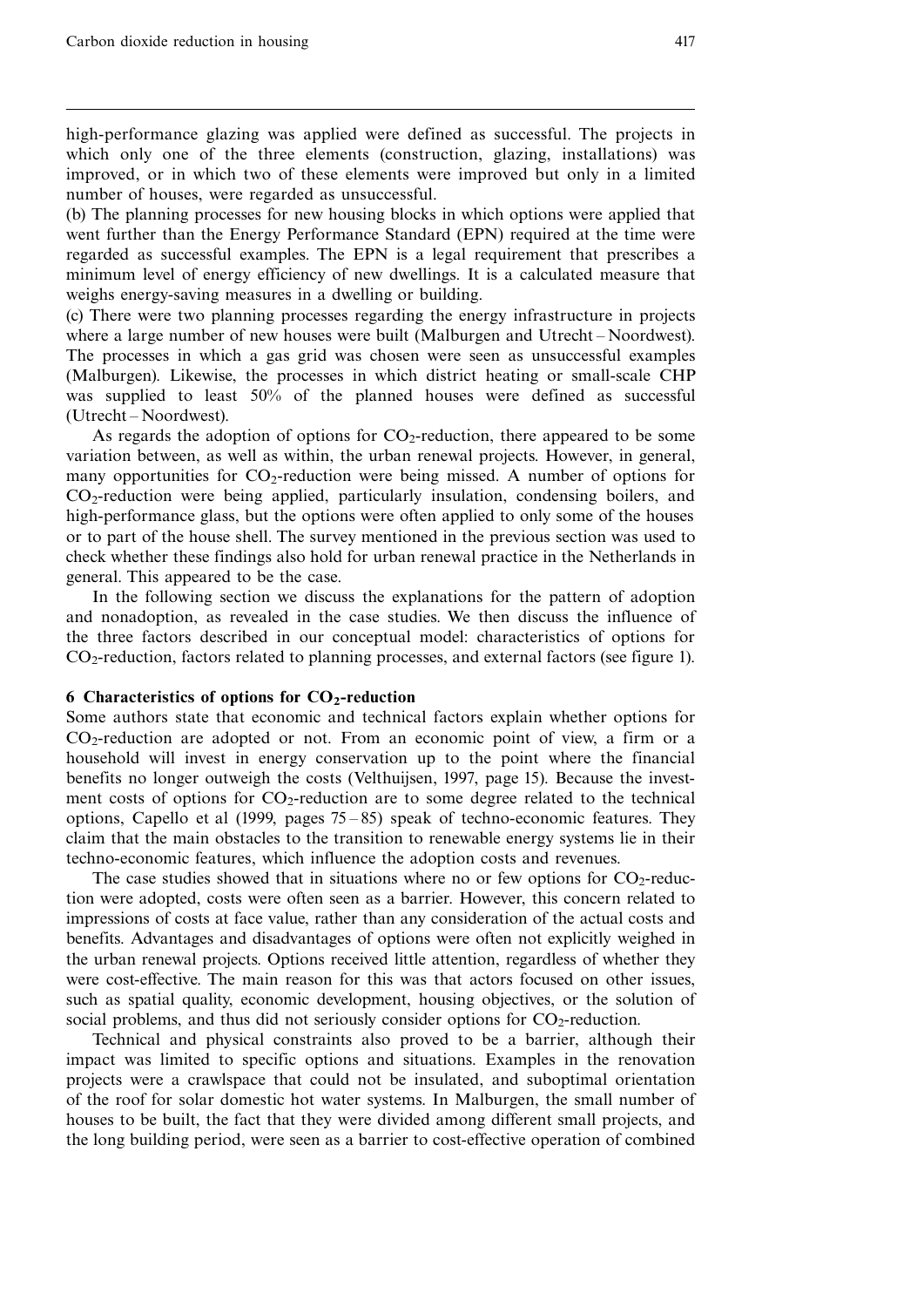heat and power systems. There are also examples of technical facilitating factors, such as the presence of an existing district heating grid, which made it easier to opt for district heating in Utrecht – Noordwest.

In the `successful' planning processes, options were applied for reasons other than the perceived economic benefits: the improvement of the physical housing quality and level of comfort resulting from insulation and double glazing were more important motives.

In some cases, options were applied with the aim of experimenting with new techniques (in Rogers's terms, because of their `trialibility', see section 3). The `observability' (see section 3) of options for  $CO<sub>2</sub>$ -reduction was not a decisive factor in most situations, and was more often a barrier than an advantage.

We can conclude that in order for options for  $CO<sub>2</sub>$ -reduction to be adopted in urban renewal projects, it is necessary for the potential adopters to recognise advantages other than economic and technical ones of options for  $CO<sub>2</sub>$ -reduction, particularly the degree to which they contribute to comfort and the improvement of housing quality. However, this observation does not explain why options appeared on the agenda in some projects but not in others, and how decisions about adoption or nonadoption were made. In the next section, therefore, we discuss the factors related to planning processes to address these questions.

## 7 Factors related to planning processes

In this section we discuss the impact of process management by change agents, the composition of the policy arena, the utilisation of knowledge, and policy instruments.

### 7.1 Process management by change agents

In the more successful projects in Malburgen and Utrecht – Noordwest, processmanagement strategies by 'change agents' (see section 3) played an important stimulating role. These change agents were not part of the original policy arena, but themselves took the initiative to play an active role. Their process-management strategies involved placing the innovation on the agenda, negotiating with potential adopters about the division of costs, extending the policy arena to actors that were not previously involved, and commissioning research into possible options. Where change agents were absent, less options were applied, although in some renovation projects in the social rented sector, some—more conventional—options were adopted.

In the Utrecht – Noordwest case, different actors can be viewed as change agents. Two of these are a consultancy firm and a housing corporation, who initiated a demonstration project for energy conservation which was largely financed by the Thermie programme of the European Union. In a block of 248 houses, they aimed for a  $CO<sub>2</sub>$ -reduction of 50% compared with 1998 levels. The two actors contacted the energy-distribution company to ask whether the existing district heating system could be extended to the area. The energy-distribution company wanted to cooperate with this, assumed the role of change agent, and started negotiations with housing developers. After difficult negotiations about the division of costs, the developers went along with the construction of district heating. Remarkably, the municipality was not involved in the process.

A second example of a change agent is the Energy Agency in Malburgen—a foundation in which municipal departments and other local actors cooperate, with subsidies from the European Union. The task of the Energy Agency was to develop and implement the local energy policy. In Malburgen, it was successful in some cases, but not in others. The Energy Agency advised the housing corporation on options for  $CO<sub>2</sub>$ -reduction and possibilities for financing them in a renovation project of 200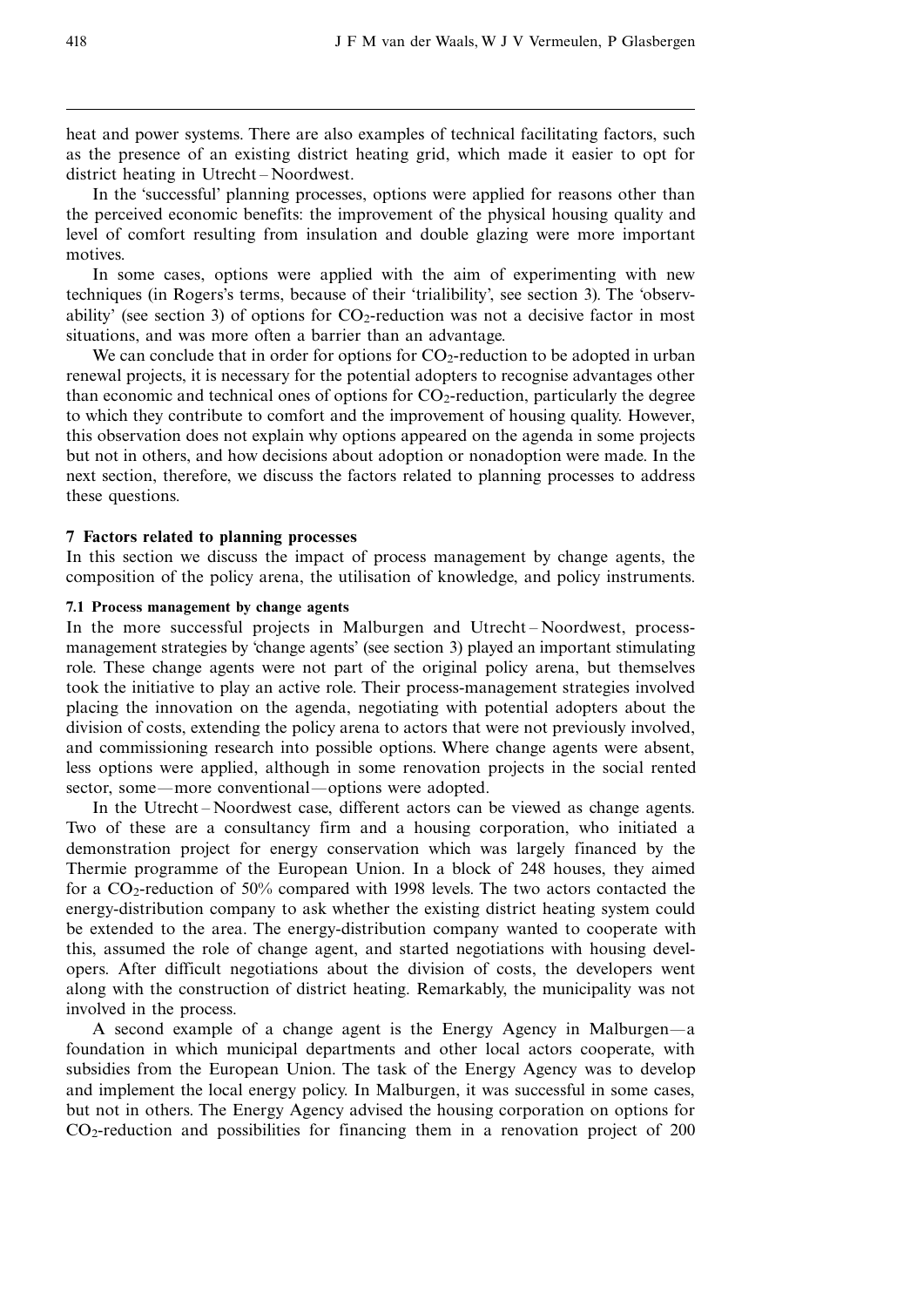houses. This contributed to the comprehensive package of measures taken, including good insulation and solar domestic hot water systems.

The Energy Agency also commissioned a research institute to investigate options for the energy infrastructure for the 2800 new houses, and involved the housing corporation, the energy-distribution company, and others in the policy arena to discuss the results. According to the research, the application of small-scale CHP would be possible. However, the energy-distribution company proposed the construction of a gas system because of the technical and economic difficulties related to CHP. No clear decision was taken, partly because of a lack of adequate coordination of the decisionmaking process.

## 7.2 Composition of the policy arena

As discussed in section 3, a second explanatory variable related to planning processes is the composition of the policy arena, that is, the actors that are involved in the planning process. In the Netherlands, 36% of the housing stock consists of social rented housing (DGVH, 1999). Therefore, housing corporations-licensed organisations with the legal task of providing housing for people with lower incomes—play an important role in urban renewal projects. Other actors involved include municipal departments (urban planning, housing, social affairs, and employment), politicians, architects, residents, and—in some cases—the police and social work organisations. The motives of these actors primarily concerned the improvement of the physical and social environment, which is understandable given the urgency of the problems in these fields. Because  $CO_2$ -reduction was not an important motive for these actors, in none of the projects did the issue come on the agenda early in the planning process. In most cases the energy-distribution company and the department of environmental affairs, who could have advised on energy aspects, were not involved in the policy arena.

Specific problems may arise when the policy arena is characterised by the presence of many private house owners. If a municipality desires far-reaching measures that go beyond the requirements of the Building Decree, it has to negotiate with house owners. In the Millinxbuurt project, the department of building control, which coordinated the renovation, did not want to engage in lengthy negotiations and the private landlords were not willing to invest in energy efficiency. A second problem was the fact that decisions about the collective facilities in a housing block are made by associations of house owners, which often function badly. If not all owners agree, problems can arise: for example, wall insulation may lead to moisture problems in multistorey housing complexes if it is not applied in every apartment.

In Malburgen, the department of urban planning coordinated a renovation for a flat complex of thirty-six dwellings. It investigated possible options and discussed them with the residents. The discussion took place in the owners' association, made up of twenty-four owner-occupiers, twelve private landlords, and the municipality, which had bought the shop space on the ground floor. The package of measures chosen was less ambitious than the municipality had proposed. All owner-occupiers advocated a more drastic renovation, but the private landlords considered this too expensive as they calculated shorter pay-back periods. The landlords were able to obstruct the more ambitious proposals because the association requires consensus for decisions about collective facilities. Nevertheless, if the municipality had not taken the initiative, many options would probably not even have been considered, regardless of whether they were cost-effective or not.

It appears that the success of the efforts of change agents depends on the motives and perceptions of the other actors in the policy arena. However, the influence of the composition of the policy arena is not simply related to the question of whether specific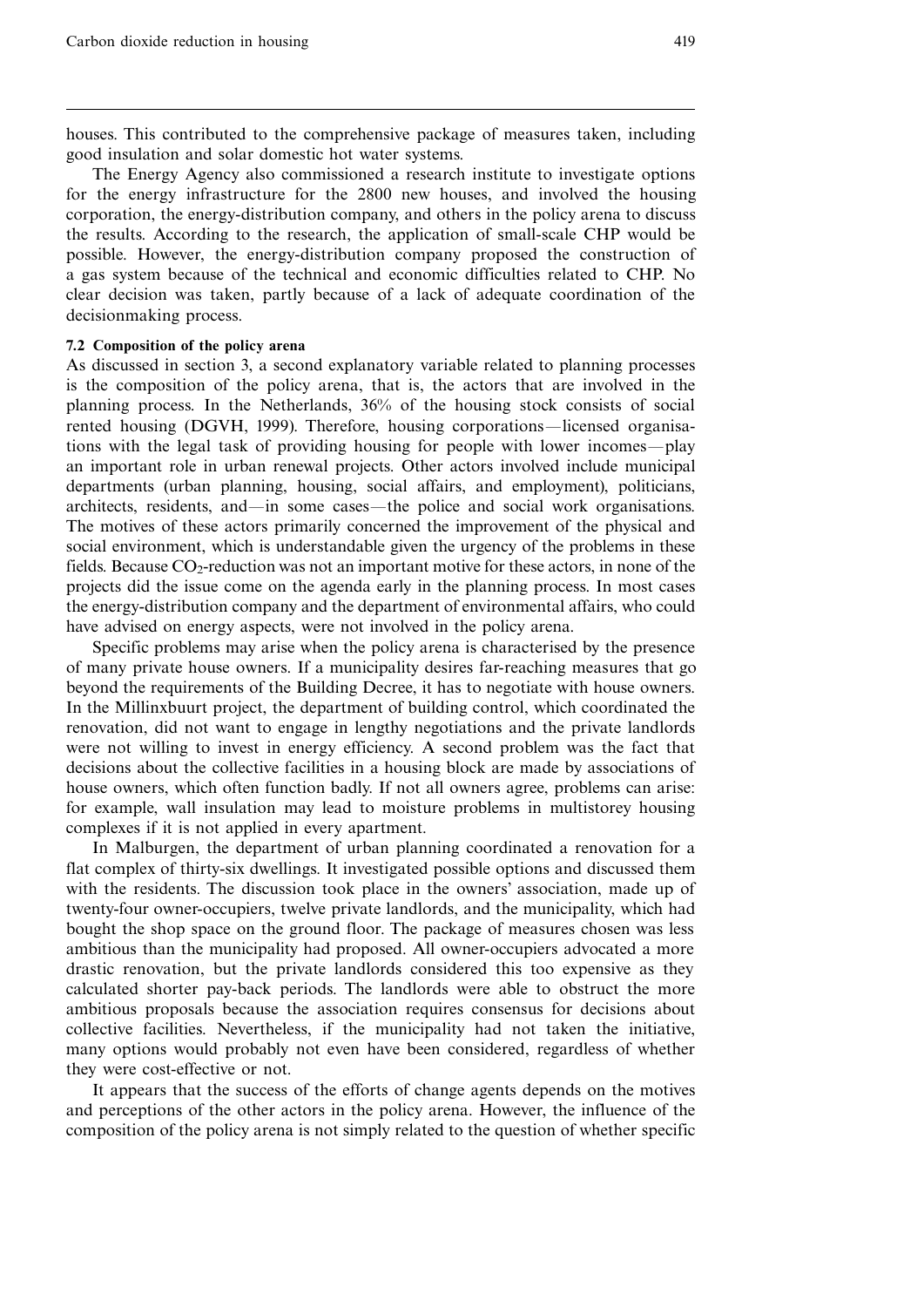actor groups participate or not, as different actor groups may play a stimulating or restraining role. The presence of many house owners may form a barrier to adoption of options for CO2-reduction, particularly if small-scale private landlords are involved.

## 7.3 Utilisation of knowledge

The variable `utilisation of knowledge' was mainly interpreted as the existence of scientific studies that involve a systematic comparison of applicable options for  $CO<sub>2</sub>$ -reduction, and the way such studies were dealt with in the planning process.

The case studies showed that the advantages and disadvantages of options for  $CO<sub>2</sub>$ reduction were often not explicitly weighed. This indicates a suboptimal utilisation of knowledge because of lack of awareness about the possibilities and/or the focus of actors on other issues. As discussed above, in Malburgen there were two examples of the existence of scientific studies involving a comparison of possible options. The effect of input of knowledge was shown to depend on the motives and perceptions of the potential adopters, and the degree to which adequate follow-up was given to the research.

In the renovation of a block of nineteen houses in Utrecht – Noordwest, the municipality had commissioned a consultancy firm to investigate possibilities for solar domestic hot water systems. Because of the rather limited scope of this research, many other options were not seriously considered. Despite the information given by the municipality to the residents about the positive results of the research, and the promise that the municipality would pay  $\epsilon$ 1500 of the total costs of  $\epsilon$ 2200 of each solar domestic hot water system, only two of the nineteen owners were interested.

In other projects, scientific studies were not required for options to be adopted. For example, in Utrecht-Noordwest, the choice of district heating was quite logical because a district heating grid was already present.

#### 7.4 Policy instruments

One type of policy instrument used is regulation, for example, the Building Decree. This decree specifies R-values, a measure for insulation, for parts of the house shell. However, the scope of this regulation is limited. For instance, if a roof needs to be replaced, the new roof should comply with an R-value of 2.5, but the regulation does not require that the roof be replaced. Of the seven renovation projects in which housing parts were insulated, in four cases the minimum requirement (an R-value of 2.5) was used, in one case a higher value of 3 was applied, and in two cases exemption was given, making even lower R-values possible.

One of the communicative instruments is the National Covenant for Sustainable Building, which was concluded in 1997 between the national government and representative organisations of housing corporations and the energy sector. In this it is stated that in the social rented sector a  $CO<sub>2</sub>$ -reduction of 15% should be realised in the period  $1996 - 2001$ .

The covenant scarcely played any role in the cases and the housing corporations admitted that they did not use it. But this does not mean that the intentions of the covenant were not realised, as in three renovation projects a substantial number of options for  $CO<sub>2</sub>$ -reduction were adopted. One explanation for the limited effect may be that individual housing corporations are not accountable for their contribution to the covenant objectives. These findings are supported by a more extensive evaluation of the achievements in 1998 (van der Laan et al, 2000).

Another important type of communicative policy instrument in the Netherlands are the regional covenants concerning sustainable building, which are signed by municipalities and local actors in the housing sector. in 1998 there were 350 of these covenants (National Dubo-centrum, 1998). Usually the covenants refer to the National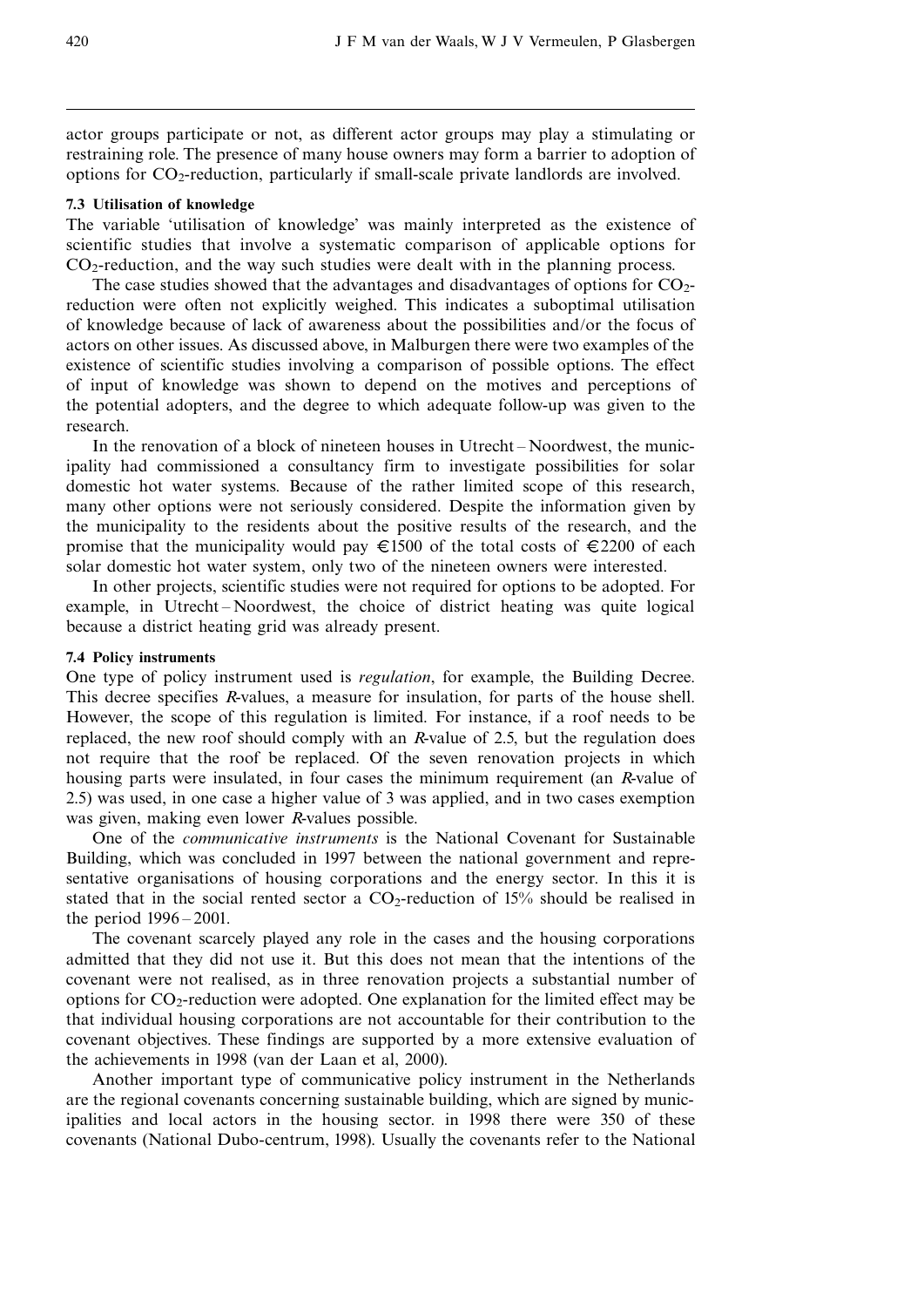Packages for Sustainable Building: checklists that contain standard measures and recommendations concerning building materials, water use, the indoor environment, waste processing, and energy conservation.

Regional covenants were applicable to all four projects, but municipalities and housing corporations often did not pay attention to the covenants when agreements about building and renovation were being made. Four possible explanations can be suggested for this:

1. The convenants are not always accompanied by a monitoring mechanism.

2. The covenants do not contain ambitious quantified objectives for  $CO_2$ -reduction.

3.  $CO<sub>2</sub>$ -reduction is only one of the issues addressed in the covenants: others include water, material use, flexible building, and safety.

4. The legal basis of the covenants is weak. The Housing Act and the Building Decree exhaustively specify the criteria that municipalities must use when they assess appliances for building permits. Thus, the implementation of provisions in the covenants that go further than these criteria depends entirely on the voluntary cooperation of building-sector actors.

Many municipalities are signatories to the *Climate Theory* for local governments, which can also be viewed as a communicative instrument. The Climate Treaty, which originated as a token of solidarity with people in the Amazon region, calls for a  $CO<sub>2</sub>$ reduction of 50% per capita in 2010 (see [www.klimabuendnis.org](http://www.klimabuendnis.org)). The cities of Utrecht and Arnhem also signed the treaty. Civil servants in these cities explained that the target of  $50\%$  CO<sub>2</sub>-reduction is hard to achieve and to monitor. Other studies have also found that municipalities that signed the Climate Treaty are no more active in the field of CO2-reduction than other municipalities (Menkveld et al, 2001).

The overall conclusion is that the municipalities, with the exception of Malburgen, did not play a stimulating role in the investigated projects. This is remarkable given the presence of formal policy plans that formulate quantified targets for  $CO<sub>2</sub>$ -reduction. These targets appear to play little, if any, role in the planning processes.

Within the group of *economic instruments*, the role of subsidies was investigated. In the demonstration project in Utrecht – Noordwest and the renovation in Malburgen – West, subsidies were a stimulating factor—according to the housing corporations. The subsidies concerned innovative and relatively expensive options for  $CO<sub>2</sub>$ -reduction such as photovoltaic systems and solar domestic hot water systems.

## 8 External factors

The last set of explanatory variables in our model are the external factors. For several reasons, their impact cannot be comprehensively assessed. External factors concern long-term developments, but the periods examined in the case studies are relatively short. In addition, the influence of external factors is mainly indirect and is therefore hard to disentangle from other factors.

The first external factor is the *balance of supply and demand in the housing market*. One might suppose that the possibilities for shifting costs of options for  $CO<sub>2</sub>$ -reduction onto consumers by means of higher sale prices or rents are greater in times of excess demand. On the other hand, a situation of excess supply may favour the adoption of those options for  $CO_2$ -reduction that are attractive for consumers because they increase comfort (double glazing, insulation).

In the case studies we could not establish a straightforward relationship between the situation of the housing market and the degree to which options for  $CO<sub>2</sub>$ -reduction were adopted. In Flatstrook Groenwoud and in one of the renovations in Millinxbuurt the housing corporations did not invest in energy efficiency to improve the houses despite the fact that it was difficult to let or sell them. In Millinxbuurt most of the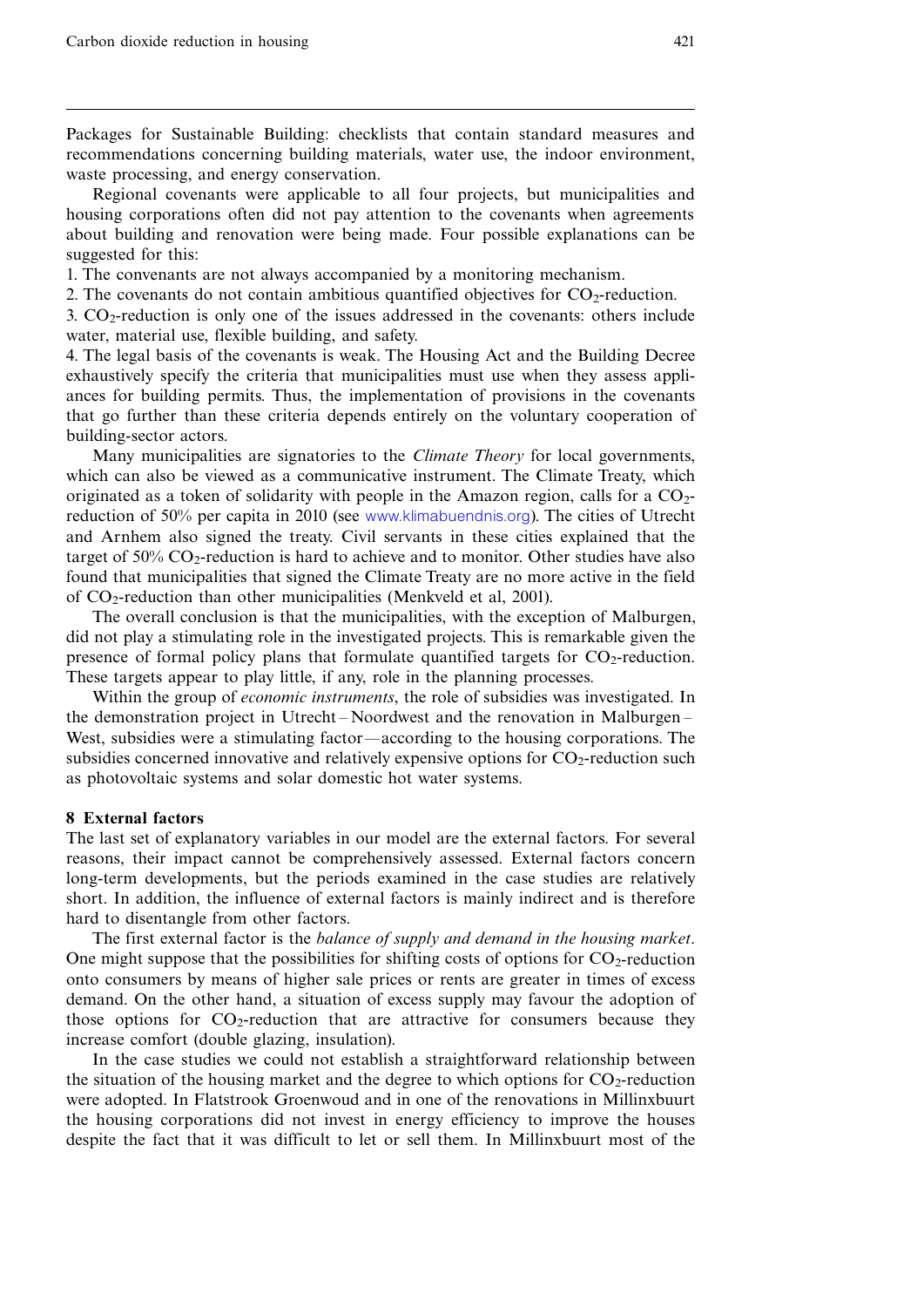houses had been vacant for a long time. A consultation among potential buyers had shown that these people considered the limited insulation and single glazing a problem. In the second renovation in Millinxbuurt, another housing corporation applied good insulation because it had learned from the experience of the earlier project that this positively affects the market position of the houses, even in the case of housing for low-income groups.

The influence of the growing *environmental awareness* in the building sector, a second external factor, is difficult to establish. Because attention to sustainable building has increased considerably in the 1990s, we may suppose that more options for CO2-reduction would be adopted in more recent projects. However, the research could not establish a straightforward relationship between the success in terms of adoption and the time at which decisions about adoption or nonadoption were made.

The third external factor is the *liberalisation of energy markets*. The essence of liberalisation is the introduction of competition in the production, transmission, and distribution of energy. In 2003 or 2004 consumers will have the option of choosing their gas and electricity suppliers. The market for renewable electricity has been free since 2001, and for industry there is already a free market. Energy-production and energy-distribution companies will be privatised. Provinces and municipalities can no longer use them as instruments for their policies (Correlié et al, 2000).

Theoretically, both positive and negative effects of liberalisation are conceivable. On the one hand, liberalisation promises an opportunity to shake up a monopolistic energy market dominated by large-scale technologies. This could provide an opportunity for renewable energy (Collier, 1998). Furthermore, end-users will become more critical of the quality and prices of the energy services, which may also stimulate the use of green energy. Activities in the field of energy conservation may be part of the services to customers. However, energy-saving programmes will probably have a more businesslike character and their costs may be charged to the end-users (Correljé et al, 2000).

On the other hand, liberalisation may lead to lower energy prices, which will adversely affect the cost-effectiveness of options for  $CO<sub>2</sub>$ -reduction. The resources which energy-distribution companies use to implement energy-conservation activities may decline because of the cost reductions (Correljé et al, 2000).

If we assume that energy-distribution companies will see  $CO<sub>2</sub>$ -reduction as being less important to them in a free market, they can no longer be expected to play a role as change agents. The inclinations of building and property-management actors will probably become more important, and the need for municipalities to employ processmanagement strategies aimed at CO<sub>2</sub>-reduction will increase (Menkveld et al, 2001).

Our case-study projects took place in a period in which energy-distribution companies were being privatised in anticipation of a free energy market. In the case studies, the role of energy-distribution companies varied from proactive (Utrecht ^ Noordwest), to carefully stimulating (Flatstrook Groenewoud), absent (Millinxbuurt), or unconstructive (Malburgen). Based on this variation, no obvious conclusion can be drawn about the positive or negative effects of liberalisation. Nevertheless, the interviews with the energy-distribution companies gave some indications that district heating or other CHP systems are more difficult to realise in the context of a free market.

A final external factor is the culture and structure in the construction industry. The building sector is often characterised as having a defensive, risk-averse, and traditional culture, with little inclination to develop and apply innovations (Priemus et al, 1999, page 28). Most innovations are developed outside the sector, particularly by suppliers. The government also has a dominant influence on innovation in the sector. This has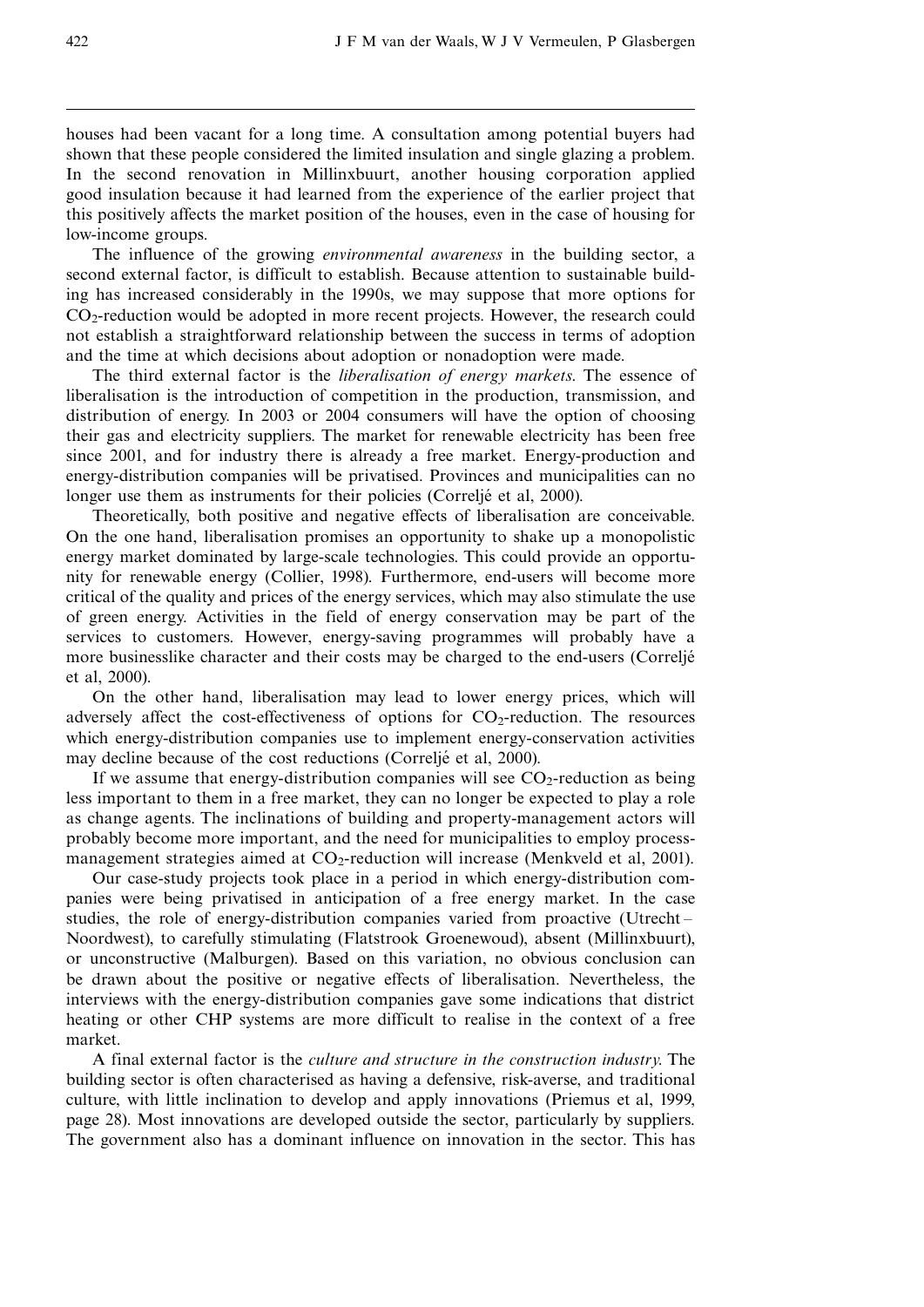led to a situation in which building contractors build to comply with regulations and pay less attention to consumer demands. Because the government defines quality levels, companies can only stand out through fierce price competition (Pries, 1995, pages  $151 - 169$ ). These circumstances help us to understand why building contractors do not initiate environmental measures, but does not explain why some projects are successful and others are not.

In conclusion, it is plausible that external factors influence the adoption of options for  $CO_2$ -reduction in positive as well as negative ways. We cannot, however, explain the differences between the projects from the impact of external factors.

## 9 Conclusions and policy implications

Policies for  $CO<sub>2</sub>$ -reduction often aim to stimulate the diffusion of technological innovations, which need to be adopted in the context of policy networks of interdependent actors. A conceptual model that explains adoption and nonadoption of innovations should therefore include the characteristics of innovations themselves, as well as the interactions between actors. For the housing sector, three sets of explanations were distinguished: characteristics of options for  $CO_2$ -reduction, factors related to planning processes (process management by change agents, composition of the policy arena, utilisation of knowledge, and policy instruments); and external factors. We focused on the question of what the relative influence is of the factors related to planning processes and of the perceived technical and economic characteristics of options for  $CO<sub>2</sub>$ -reduction on the degree to which they are adopted.

CO2-reduction was shown to play a subordinate role in urban renewal practice, although there are differences between different building and renovation projects. A number of options are being applied, but many opportunities are being missed.

The degree to which options for  $CO<sub>2</sub>$ -reduction were adopted in the investigated projects could not only be explained by their costs or technical characteristics. In some urban renewal projects, relatively cheap options were abdicated and the economic and technical characteristics of options were not considered at all. The actors involved focused on other issues, such as technical housing quality, spatial quality, and social problems. In other situations, measures were applied despite their higher costs.

Additional explanations are related to the planning processes. The most important of these is the role of change agents. However, this role is somewhat different from that described by Rogers (1995), who assumes communication about the advantages and disadvantages of innovations and information transfer to be the main elements of change agents' efforts. The case studies showed that more is needed to make the `orgware' component of innovations suitable for adoption of the `hardware' (see section 3). Process management by change agents may involve placing the innovation on the agenda, negotiating with potential adopters about the division of costs, extending the policy arena to actors that were not previously involved, commissioning research into possible options, and making agreements about the implementation.

The findings also illustrate that the success of change agents depends on the motives and perceptions of the other actors in the policy network. However, the influence of the composition of the policy arena is not simply related to the question of whether specific actor groups in the policy network participate or not.

There is room for improvement in the utilisation of knowledge in the planning process. Because options for  $CO<sub>2</sub>$ -reduction were often not considered, it could be argued that nonadoption was the result of inadequate utilisation of knowledge and, more important, lack of awareness about the possibilities. On the other hand, in cases where potential adopters aim to achieve a minimum level of housing quality against low costs, the possible effects of better input of knowledge must not be overestimated.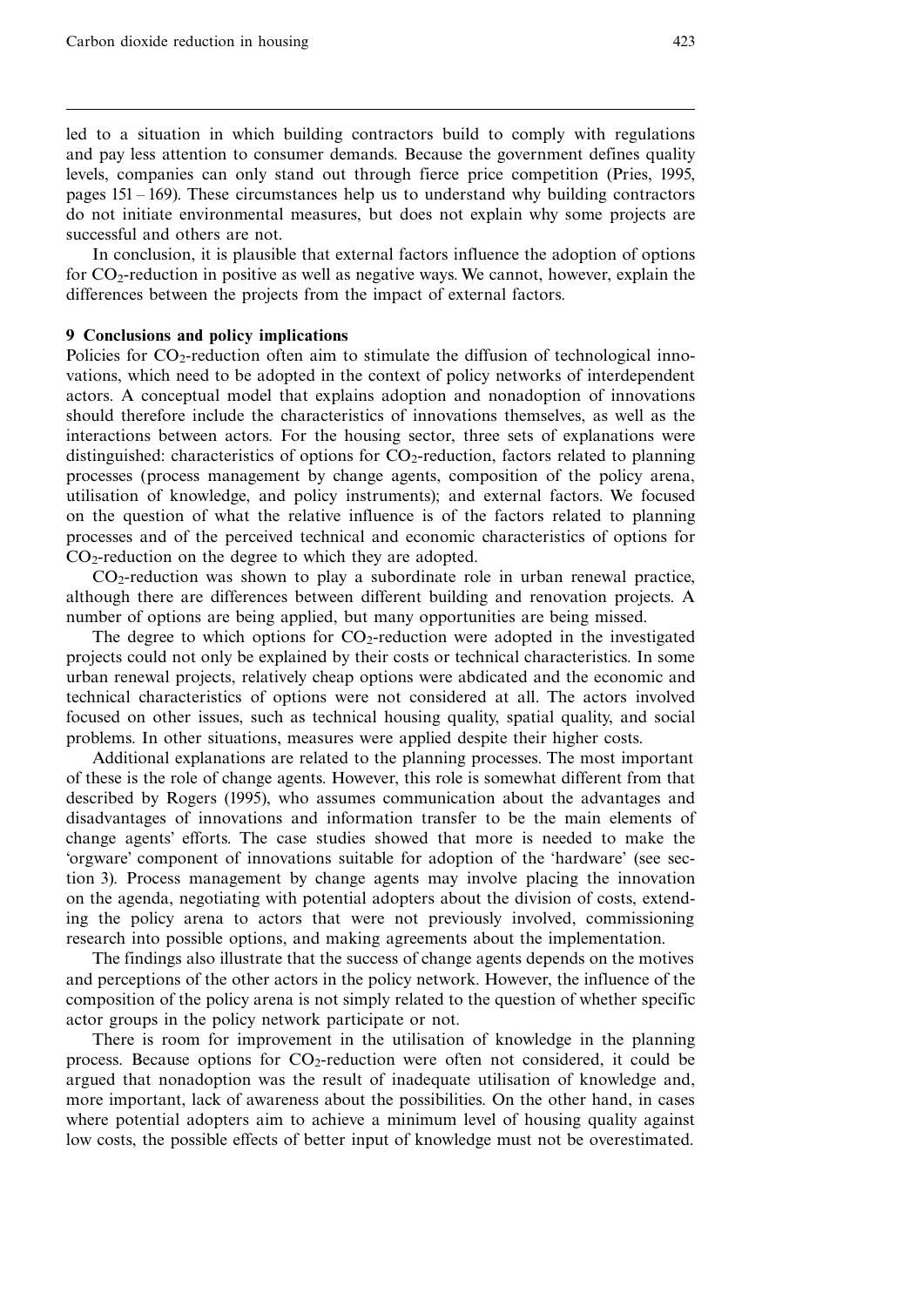Communicative policy instruments, particularly that of the National Covenant for Sustainable Building, regional covenants for sustainable building, and the Climate Treaty for local governments have, in their current form, a limited effect on the adoption of options for CO<sub>2</sub>-reduction in urban renewal projects. Subsidies, however, are a stimulus for the adoption of innovative options for  $CO<sub>2</sub>$ -reduction. Regulations for energy efficiency are important in encouraging the application of a minimum number of options for  $CO<sub>2</sub>$ -reduction.

External factors, such as liberalisation of energy markets and the state of the housing market, also influence the adoption of options for  $CO<sub>2</sub>$ -reduction, in positive as well as negative ways. We cannot, however, explain the differences between the projects from the impact of external factors.

Our general conclusion is that adoption or nonadoption of options for  $CO_2$ -reduction in urban renewal projects cannot be explained solely by their technical and economic characteristics, because factors related to planning processes play an important role as well. This does not imply that economic and technical characteristics are unimportant. In some projects, process-management strategies were important because they influenced the perception and assessment of economic costs. In other situations, process management was needed in order for options for  $CO<sub>2</sub>$ -reduction and their economic and technical characteristic to be considered in the first place. However, economic and technical aspects were only part of a wider set of considerations of potential adopters, which also included comfort aspects, the aim to experiment with new techniques, considerations of constructional housing quality, and environmental motives.

It may be argued that there is yet another explanation for the limited degree of adoption of options for  $CO<sub>2</sub>$ -reduction: namely, the urgent social problems that often exist in urban renewal areas. A common view among municipalities is that social problems need to be solved first before issues of global sustainability can be addressed (Andringa, 1998). However, the cases also give examples of situations in which options for  $CO<sub>2</sub>$ -reduction were applied despite the presence of social problems—because there were specific actors who had an interest in  $CO<sub>2</sub>$ -reduction. Furthermore, some objectives of urban renewal projects, such as building houses for higher income groups that can successfully compete on the market, are to some degree compatible with an emphasis on  $CO<sub>2</sub>$ -reduction.

There are other arguments against the view that  $CO<sub>2</sub>$ -reduction should not be an item in situations of social deprivation. In the Netherlands, households with relatively low incomes more often have no insulation. Households with the least financial means, therefore, forego savings in housing costs (van der Waals et al, 2000, page 103). The combination of poverty, poor quality housing, low internal temperatures, and health problems is often referred to as 'fuel poverty'. In situations of fuel poverty CO2-reduction policies can contribute to social goals as well (Bell et al, 1996, page 85).

We conclude this paper with some remarks about policies for  $CO<sub>2</sub>$ -reduction in housing, taking into account the implications for other (European) countries. There is evidence that in other countries, such as Denmark and Germany, also, local energy policies directed at housing fail to live up to expectations (Elle et al, 2002). And in other respects also, the Dutch situation is not unique. In many countries, actors in the energy and housing sectors have considerable freedom to make decisions relatively independently from the (local) government. Furthermore, they are susceptible to similar developments, such as liberalisation of energy markets and trends in the housing market. Furthermore, the fact that  $CO<sub>2</sub>$ -reduction has to compete with other more immediate concerns in urban renewal areas is applicable in many situations.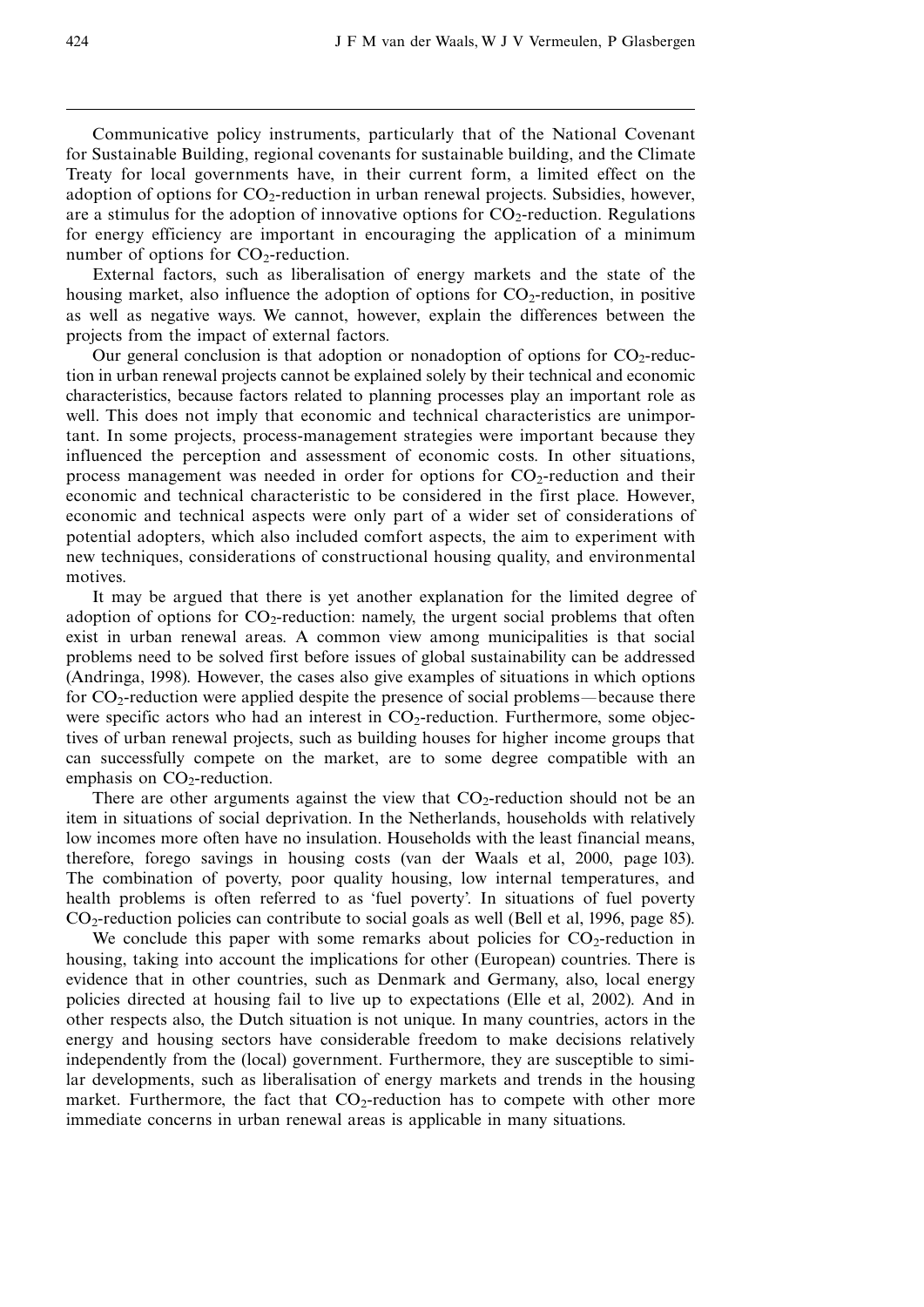Policies in the Netherlands, especially those concerning the existing housing stock, rely heavily on instruments that appeal to the individual initiative and voluntary cooperation of municipalities, building-sector parties, house owners, and energy-distribution companies. Some findings of the case studies suggest that voluntary cooperation may be successful if there are 'change agents' that take the initiative. Local process-management strategies could aim to involve potential adopters of options for  $CO<sub>2</sub>$ -reduction in the planning process and to utilise knowledge to raise awareness about the possibilities. Elle et al (2002) illustrate the importance of process management and the limitations of traditional policy instruments—such as regulation, subsidies, or providing general information—in the Danish and German situation. In addition, they underline that local authorities can make use of new market conditions by finding specific opportunities with the actors involved, taking the motives of these actors into account (Elle et al, 2002).

However, reliance on local process management is only warranted if potential adopters of options for CO<sub>2</sub>-reduction are susceptible to such policy initiatives. This would be the case if they perceive  $CO<sub>2</sub>$ -reduction, or other advantages related to options for  $CO_2$ -reduction, to be important and worth investing money in. The study showed that this is not always the case. In all actor groups, there are innovators as well as those with little inclination to adopt options for  $CO<sub>2</sub>$ -reduction.

Therefore, in addition to local process management, national top-down strategies are needed to influence actors who are not predisposed to voluntary approaches or who do not participate in planning processes. Such strategies could include strong financial incentives, or regulations for energy efficiency of existing houses. Although legal prescriptions may be difficult to implement because of the diversity of the housing stock, their major advantage is that they can be effective for all houses, whereas voluntary instruments usually only stimulate the front runners. Another reason to apply instruments with a wide scope is that urban renewal processes only concern part of the housing stock. Therefore, a policy approach that leaves the adoption of options for  $CO_2$ -reduction entirely to local actors is not to be preferred. This conclusion is related to circumstances found in many countries, particularly the relative autonomy of actors in the housing and energy markets from local governments, and the varying degree to which these actors perceive  $CO<sub>2</sub>$ -reduction to be important. Therefore, we may assume that it has a more general value beyond the situation in the Netherlands.

Acknowledgements. This study was made financially possible with support from the Ministry of Housing, Spatial Planning and the Environment, the National Institute of Public Health and the Environment, and the Urban Research Centre Utrecht. This paper reports the results of a study conducted at Utrecht University and is not meant to communicate the policy of the Ministry of Housing, Spatial Planning and the Environment.

#### References

Andringa J, 1998, "The influence of Local Agenda 21 on local policy and the quality of decisionmaking: the pioneer city of The Hague", in Participation and the Quality of Environmental Decision Making Eds F H J M Coenen, D Huitema, L J O'Toole (Kluwer, Dordrecht) pp  $107 - 123$ 

Bell M, Lowe R J, Roberts P W, 1996 *Energy Efficiency in Housing* (Avebury, Aldershot, Hants)

Boonekamp P G M, van Dril AW N, Jeeninga H, Menkveld M, van Arkel W G, 2000 Milieukosten van genomen besparingsmaatregelen [Costs of energy saving measures] Energieonderzoek Centrum Nederland, PO Box 1, 1755 ZG, Petten, [www.ecn.nl](http://www.ecn.nl)

- Capello R, Nijkamp P, Pepping G, 1999 Sustainable Cities and Energy Policies (Springer, Berlin) CBS/RIVM, 1999 Milieucompendium 1999: het milieu in ciifers [Environmental compendium
- 1999: facts and figures about the environment] CBS [Stratistics Netherlands] and Rijksinstituut voor Volksgezondheid en Milieu, Samsom H D Tjeenk Willink bv, PO Box 2400, Alphen aan den Rijn, [www.kluwer.nl](http://www.kluwer.nl)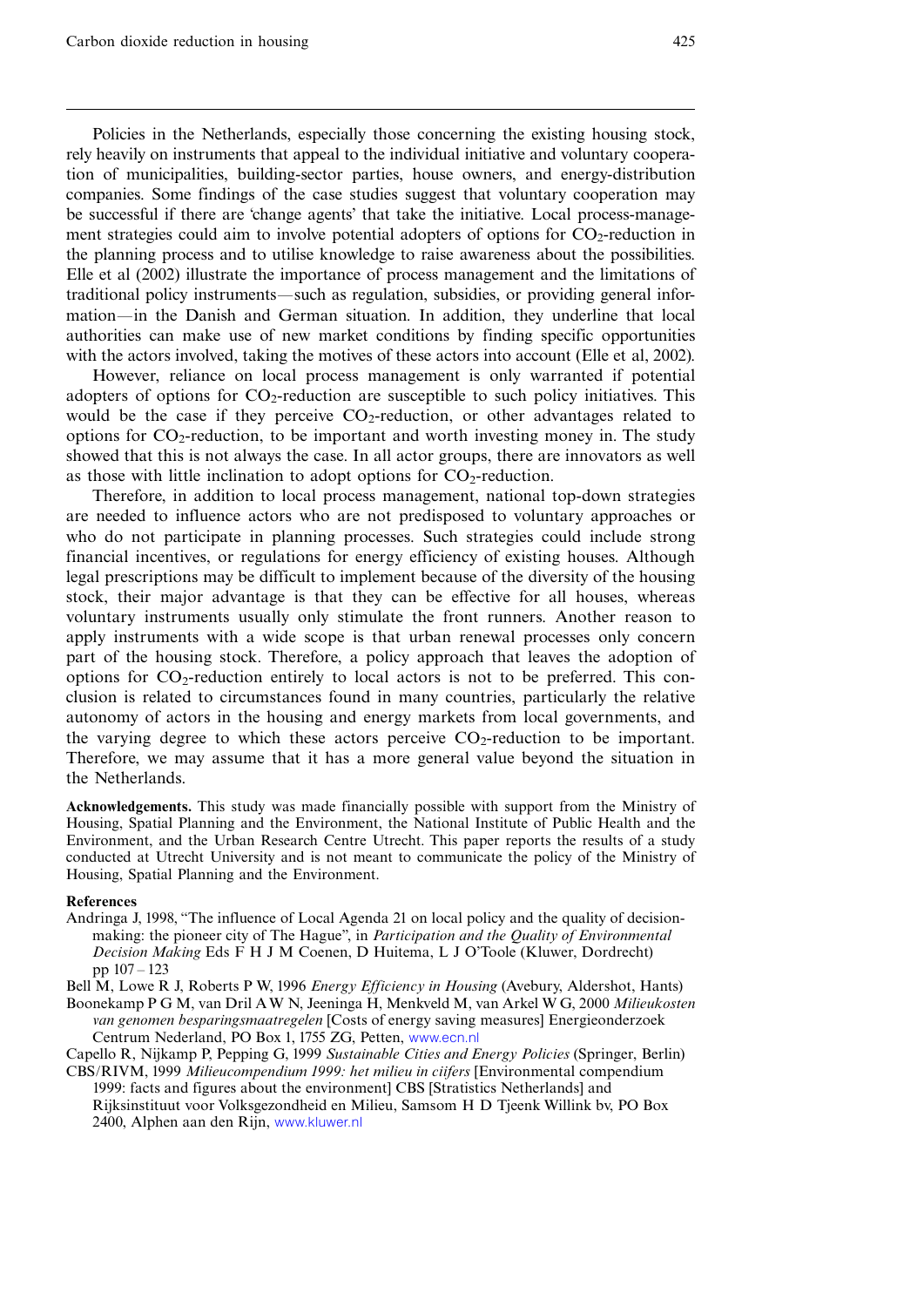- Collier U, 1998, "Liberalisation in the energy sector, environmental threat or opportunity?", in Deregulation in the European Union: Environmental Perspectives Ed. U Collier (Routledge, London) pp  $93 - 113$
- Correlié A, Keers G, de Wildt R, 2000 OEI in de toekomst. Een strategische verkenning in een liberale omgeving [Optimal energy infrastructure in the future. A strategic exporation in a market-based environment] Erasmus Studiecentrum voor Milieukunde, Rotterdam and RIGO Research en Advies BV, Amsterdam
- Crommentuijn L E M, Verbeek E D M, 1999 Prognose Milieu-effecten Duurzaam Bouwen. Kabinetsbeleid tot eind 1997 in Woning-en Utiliteitsbouw [Prognosis environmental effects sustainable building. The cabinet's policy for housing and office construction until the end of 1997] Rijksinstituut voor Volksgezondheid en Milieu, Bilthoven
- DGVH, 1999 Volkshuisvesting in ciifers [Facts and figures about housing] DGVH [Directorate-General for Housing] Ministerie van VROM, Den Haag
- ECN/RIVM, 1998 Optiedocument voor emissiereductie van broeikasgassen. Inventarisatie in het kader van de Uitvoeringsnota Klimaatbeleid [Option document for emission reduction of greenhouse gases. Inventory in the context of the memorandum on climate change policy] Energieonderzoek Centrum Nederland, PO Box 1, 1755 ZG, Petten and Rijksinstituut voor Volksgezondheid en Milieu, Bilthoven, [www.rivm.nl](http://www.rivm.nl)
- Elle M, van Hoorn Th, Moss T, Slob A, Vermeulen W J V, van der Waals J F M, 2002, "Rethinking local housing policies and energy planning: the importance of contextual dynamics" Built Environment  $28(1)$  46 – 56
- Kickert W J M, Klijn E-H, Koppenjan J F M, 1997, "Introduction: a management perspective on policy networks'', in Managing Complex Networks. Strategies for the Public Sector Eds W J M Kickert, E-H Klijn, J F M Koppenjan (Sage, London) pp  $1 - 13$
- Marin B, Mayntz R (Eds), 1991 Policy Networks: Empirical Evidence and Theoretical Considerations (Westview Press, Boulder, CO)
- Menkveld M, Burger H, Kaal M B T, Coenen F H J M, 2001 Lokaal klimaatbeleid in de praktijk: benutting van het speelveld, de invloed van trends en integratie van klimaatzorg in gemeentelijk beleid [Local climate change policy in practice: utilisation of possibilities, the influence of trends, and integration of climate change considerations in municipal policy] Energieonderzoek Centrum Nederland, PO Box 1, 1755 ZG, Petten and Universiteit Twente, Enschede, [www.ecn.nl](http://www.ecn.nl)
- Moorman S A H, 1999 Inventarisatie grote herstructureringsprojecten in de bestaande woningbouw. Thema: energie [Inventory of large urban renewal projects in the existing housing stock. Theme: energy] Centrum voor energiebesparing en schone technologie, Oude Delft 180 2611 HH, Delft, [www.ce.nl](http://www.ce.nl)
- National Dubo-centrum, 1998 Dubo-convenanten in ontwikkeling. Een handleiding voor en informatie uit de praktijk [Sustainable building covenants in development. A manual for and information from practical application] (Aeneas, Best)
- Priemus H, van Bueren E, Blaauw K, Hasselaar E, Klunder G, Veentjer M, 1999 Institutionele belemmeringen voor factor 20 bij besluitvorming over duurzaam bouwen [Institutional barriers for `factor 20' in decisionmaking about sustainable building] (Delft University Press, Delft)
- Pries F, 1995 Innovatie in de bouwnijverheid [Innovation in the construction industry] proefschrift Erasmus Universiteit Rotterdam (Eburon, Delft)
- Rogers E M, 1995 Diffusion of Innovations 4th edition (The Free Press, New York)
- Scharpf F W, 1978, "Interorganizational policy studies: issues, concepts and perpsectives", in Interorganizational Policy Making: Limits to Coordination and Central Control Eds K Hanf,  $F W$  Scharpf (Sage, London) pp  $345 - 370$
- Slot B J M, Poel A, Scholte W K, 1998 KWR '94 '96 Analyse Energie en Water [Monitoring of housing quality '94 – '96, analysis for energy and water] Damen consultants, PO Box 598, 2600 AN Delft, [www.damenconsultants.nl](http://www.damenconsultants.nl)
- Smits R E H M, 2000 *Innovatie in de universiteit* [Innovation in the university] inaugural lecture, Faculty of Geographical Sciences, Department of Science, Technology and Innovation Management, Utrecht University, Utrecht, [www.nwi.uu.nl](http://www.nwi.uu.nl)
- Teisman G R, 1998 Complexe besluitvorming. Een pluricentrisch perspectief op besluitvorming over ruimtelijke investeringen [Complex decisionmaking. A pluralisatic perspective on decisionmaking about physical planning projects] (Elsevier, Amsterdam)
- van der Laan P C H, Klein V, van den Bor W, de Zwaan A, 2000 Monitoringsresultaten Dubo convenant, peiljaar 1998 [Monitoring results of the covenant for sustainable builing, 1998] (Atrivé, Zeist)